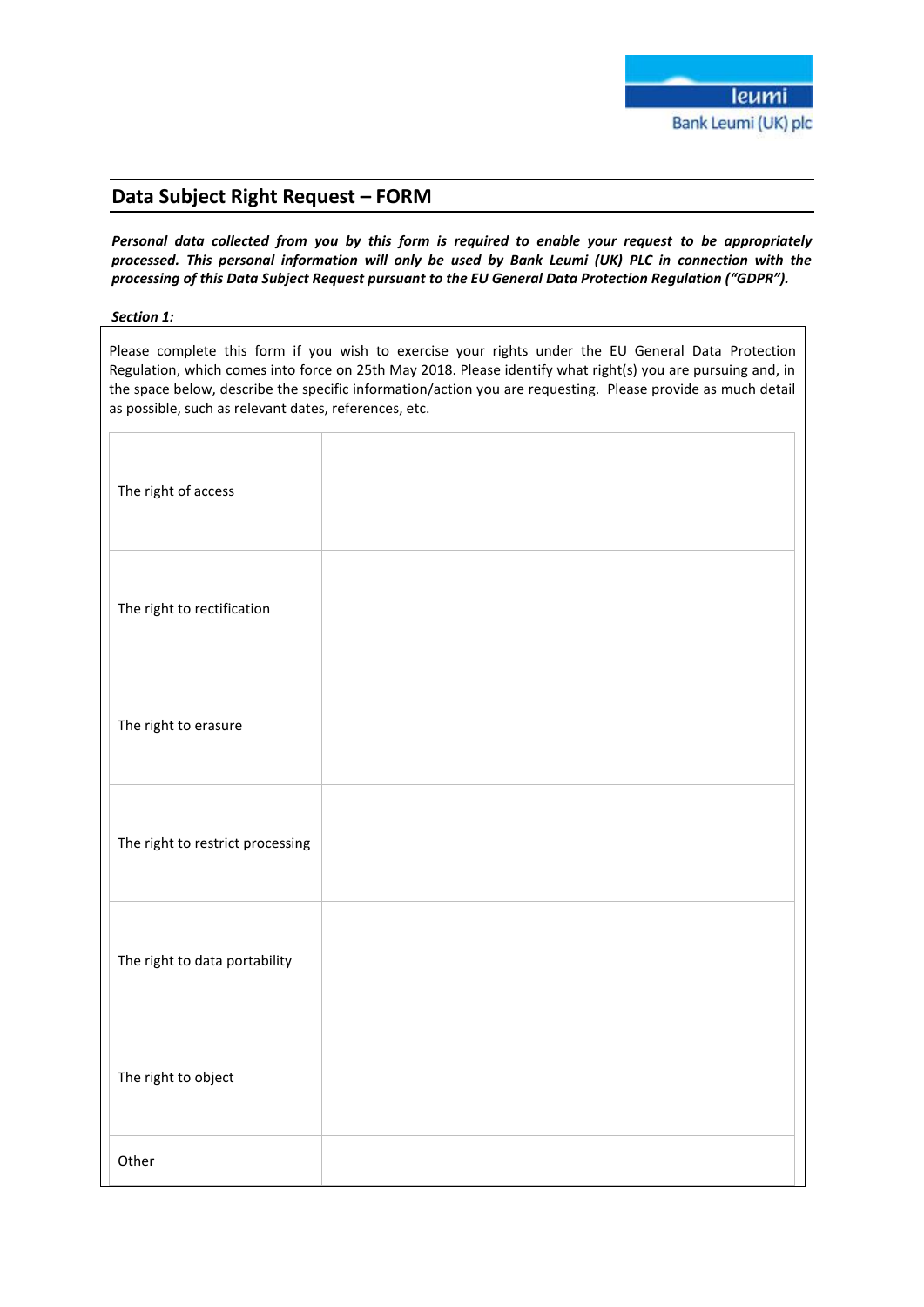### *Section 2: To be completed if you are requesting to exercise your rights in relation to your personal data*

*To ensure that BANK LEUMI (UK) PLC does not release your data to anyone other than yourself, we may need to ask you for a proof of identity if we cannot identify you. Proof of identity would include a copy of two documents: (1) proof of identity e.g. passport, driving licence; and (2) official letter addressed to you at your address e.g. utility bill, council tax bill or bank statement. Please do not send us originals of these documents.*

*If you are not the data subject, but have a written authorisation to act on their behalf, you will need to provide evidence of your identity, the data subject's identity and authorisation of your ability to act on their behalf.*

| Title                                                                                                      | $Mr \Box$ | Mrs $\square$     | $\mathsf{Ms} \ \Box$ | Miss $\Box$ | Other:                          |
|------------------------------------------------------------------------------------------------------------|-----------|-------------------|----------------------|-------------|---------------------------------|
| First Name(s)/Forenames                                                                                    |           |                   |                      |             |                                 |
| Surname                                                                                                    |           |                   |                      |             |                                 |
| Previous Surname (if relevant)                                                                             |           |                   |                      |             |                                 |
| Date of Birth (DD/MM/YYYY)                                                                                 |           |                   |                      |             |                                 |
| Address                                                                                                    |           |                   |                      |             |                                 |
| Postcode                                                                                                   |           |                   |                      |             |                                 |
| Telephone Number                                                                                           |           |                   |                      |             |                                 |
| <b>Email Address</b>                                                                                       |           |                   |                      |             |                                 |
| Previous address (if applicable)                                                                           |           |                   |                      |             |                                 |
| Proof of ID (if applicable)                                                                                |           | Driving licence D |                      | Passport □  | Official letter to my address □ |
| Relationship<br>the<br>to<br>Data<br>Subject (e.g. parent, carer, legal<br>representative) - if applicable |           |                   |                      |             |                                 |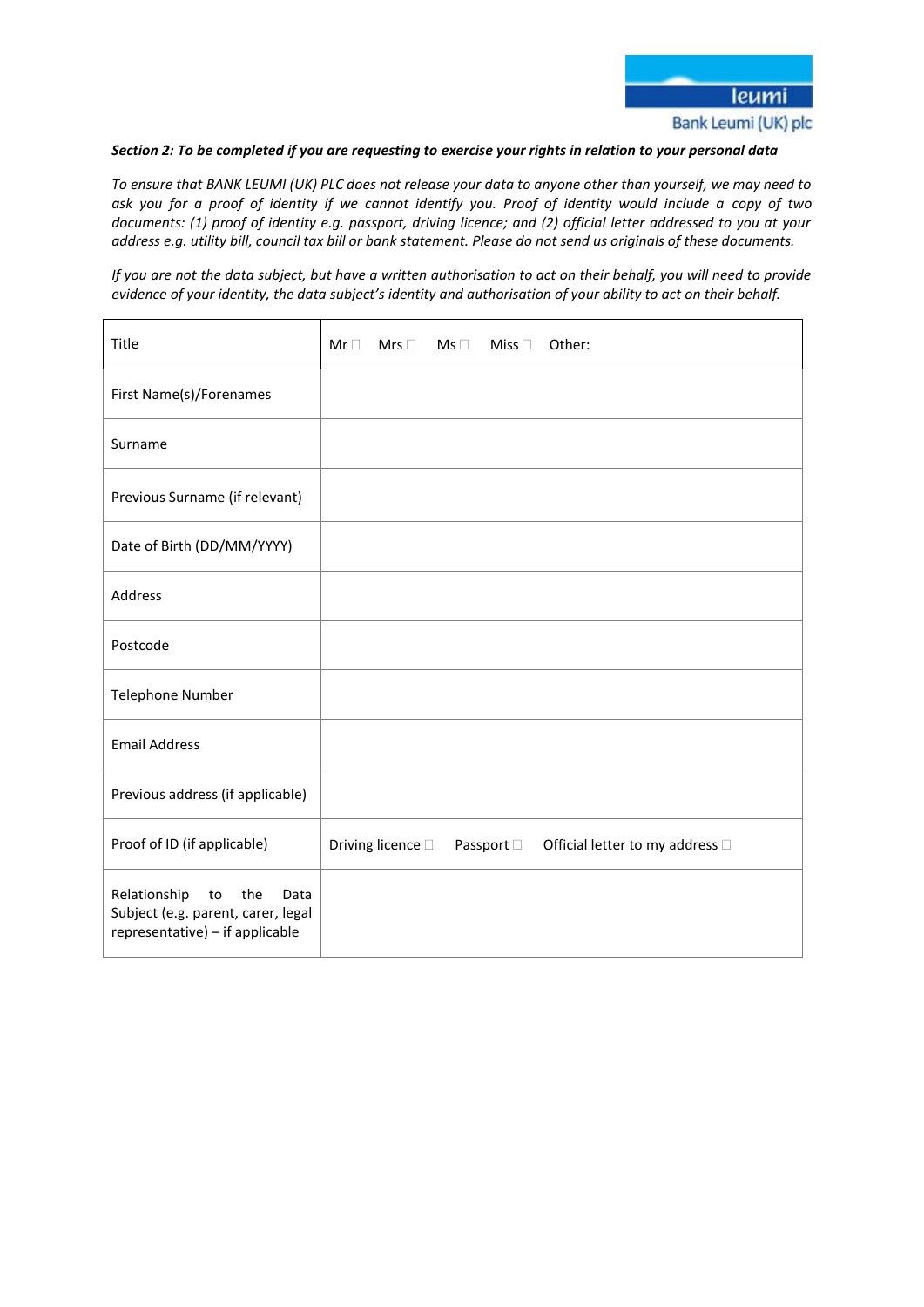### *Section 3:*

# *Please complete below if you are the data subject:*

| Data subject declaration:                                                                                                                                                                                                                                                                                                             |       |  |  |  |  |
|---------------------------------------------------------------------------------------------------------------------------------------------------------------------------------------------------------------------------------------------------------------------------------------------------------------------------------------|-------|--|--|--|--|
| I certify that the information provided on this form is correct to the best of my knowledge and that I am the<br>person to whom it relates. I understand that BANK LEUMI (UK) PLC is obliged to confirm proof of<br>identity/authority and it may be necessary to obtain further information in order to comply with this<br>request. |       |  |  |  |  |
| Full name:                                                                                                                                                                                                                                                                                                                            |       |  |  |  |  |
| Signature:                                                                                                                                                                                                                                                                                                                            | Date: |  |  |  |  |

# *Please complete below if you are acting on behalf of the data subject:*

| Authorised person declaration:                                                                                                                                                                                                                                                                                                                                            |       |  |  |  |  |
|---------------------------------------------------------------------------------------------------------------------------------------------------------------------------------------------------------------------------------------------------------------------------------------------------------------------------------------------------------------------------|-------|--|--|--|--|
| I certify that the information provided on this form is correct to the best of my knowledge and I confirm<br>that I am legally authorised to act on behalf of the data subject. I understand that BANK LEUMI (UK) PLC is<br>obliged to confirm proof of identity/authority and it may be necessary to obtain further information in<br>order to comply with this request. |       |  |  |  |  |
| Full name:                                                                                                                                                                                                                                                                                                                                                                |       |  |  |  |  |
| Signature:                                                                                                                                                                                                                                                                                                                                                                | Date: |  |  |  |  |